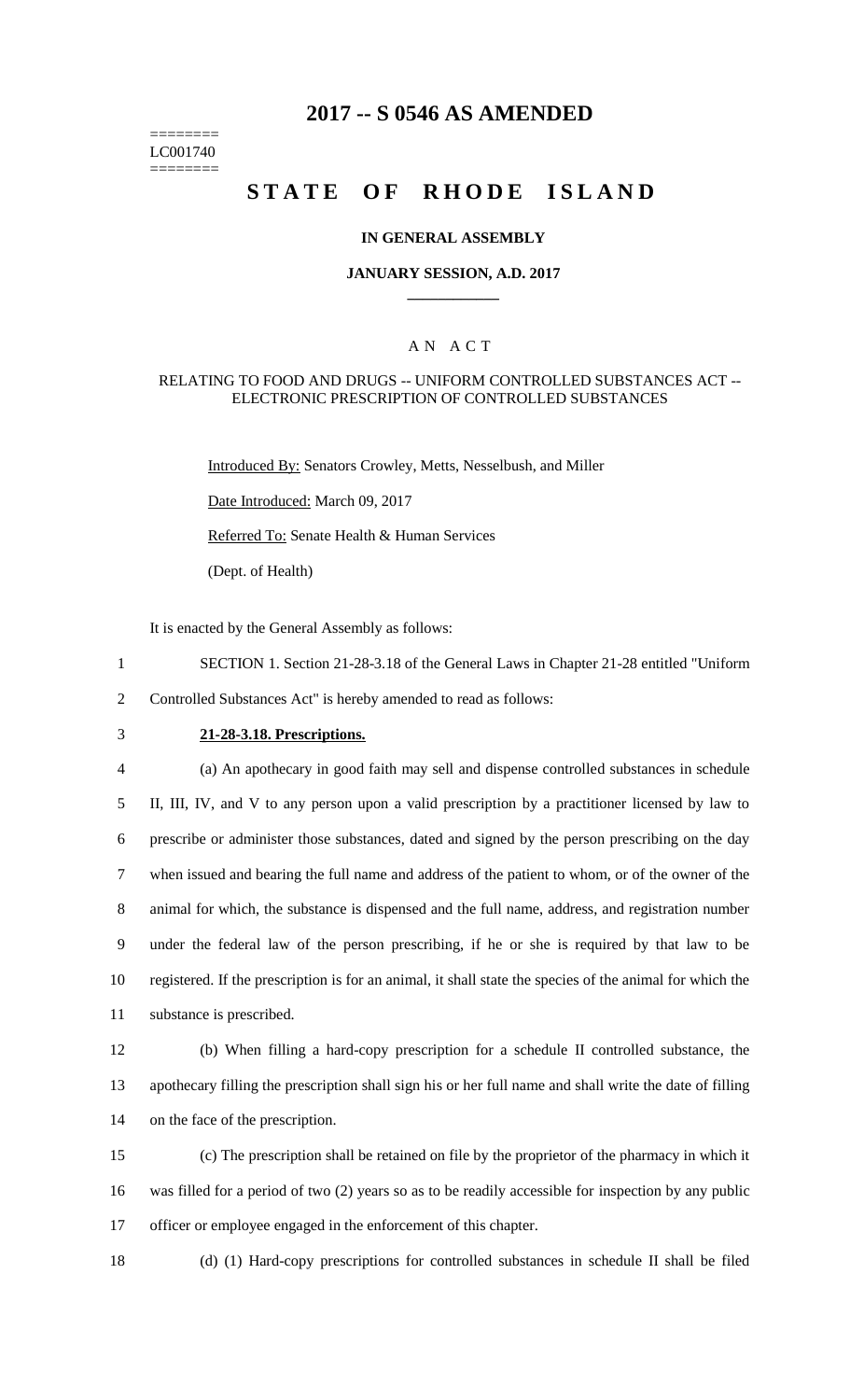separately and shall not be refilled.

 (2) The director of health shall, after appropriate notice and hearing pursuant to § 42-35- 3, promulgate rules and regulations for the purpose of adopting a system for electronic data 4 transmission, including by facsimile, of prescriptions for controlled substances in schedule II, III, IV, and V. Opioid antagonists, including, but not limited to, naloxone, as may be further determined by rules and regulations, shall be transmitted with controlled substances in schedule II, III, IV, and V. Provided, information collected regarding dispensing of opioid antagonists shall be for statistical, research, or educational purposes only. The department's rules and regulations shall require the removal of patient, recipient, or prescriber information that could be used to identify individual patients or recipients of opioid antagonists.

11 (3) A practitioner  $\frac{1}{2}$  and transmit electronic prescriptions for controlled 12 substances in schedules II, III, IV and V to a pharmacy in accordance with rules and regulations 13 as shall be promulgated by the department and which shall require electronic transmission no 14 sooner than January 1, 2020, and a pharmacy may dispense an electronically transmitted 15 prescription for these controlled substances in accordance with the code of federal regulations, 21 C.F.R., pt. 1300, et seq.

 (e) Subject to the rules and regulations promulgated by the department pursuant to §21-  $28-3.18(d)(3)$ , A a prescription for a schedule II narcotic substance to be compounded for the direct administration to a patient by parenteral, intravenous, intramuscular, subcutaneous, or intraspinal infusion may be transmitted by the practitioner, or practitioner's agent, to the pharmacy by facsimile. The facsimile will serve as the original prescription.

22 (f) Subject to the rules and regulations promulgated by the department pursuant to §21-23 28-3.18(d)(3), A a prescription for a schedule II substance for a resident of a long-term-care facility may be transmitted by the practitioner, or the practitioner's agent, to the dispensing pharmacy by facsimile. The facsimile serves as the original prescription.

26 (g) Subject to the rules and regulations promulgated by the department pursuant to §21- $27 \quad 28-3.18(d)(3)$ , A a prescription for a schedule II narcotic substance for a patient residing in a hospice certified by Medicare under title XVIII of the Social Security Act, 42 U.S.C. § 1395 et seq., or licensed by the state, may be transmitted by the practitioner, or practitioner's agent, to the dispensing pharmacy by facsimile. The practitioner, or the practitioner's agent, will note on the prescription that the patient is a hospice patient. The facsimile serves as the original, written prescription.

 (h) An apothecary, in lieu of a written prescription, may sell and dispense controlled substances in schedules III, IV, and V to any person upon an oral prescription of a practitioner. In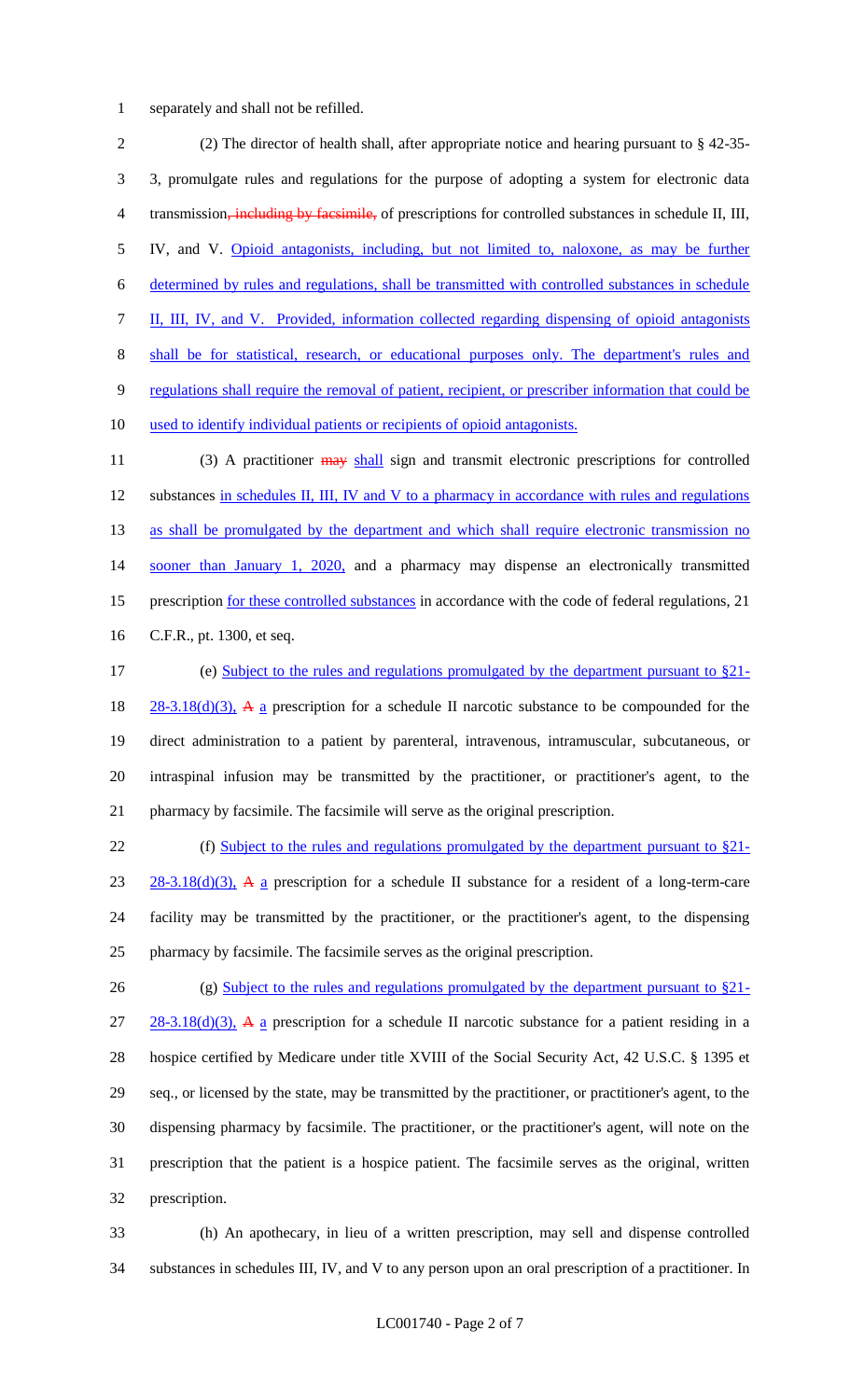issuing an oral prescription, the prescriber shall furnish the apothecary with the same information as is required by subsection (a) of this section and the apothecary who fills the prescription shall immediately reduce the oral prescription to writing and shall inscribe the information on the written record of the prescription made. This record shall be filed and preserved by the proprietor of the pharmacy in which it is filled in accordance with the provisions of subsection (c). In no case may a prescription for a controlled substance listed in schedules III, IV, or V be filled or refilled more than six (6) months after the date on which the prescription was issued and no prescription shall be authorized to be refilled more than five (5) times. Each refilling shall be entered on the face or back of the prescription and note the date and amount of controlled substance dispensed and the initials or identity of the dispensing apothecary.

 (i) In the case of an emergency situation as defined in federal law, an apothecary may dispense a controlled substance listed in schedule II upon receiving an oral authorization of a prescribing practitioner provided that:

 (1) The quantity prescribed and dispensed is limited to the amount adequate to treat the patient during the emergency period and dispensing beyond the emergency period must be pursuant to a written prescription signed by the prescribing practitioner.

 (2) The prescription shall be immediately reduced to writing and shall contain all the information required in subsection (a).

 (3) The prescription must be dispensed in good faith in the normal course of professional practice.

 (4) Within seven (7) days after authorizing an emergency oral prescription, the prescribing practitioner shall cause a prescription for the emergency quantity prescribed to be delivered to the dispensing apothecary. The prescription shall have written on its face "Authorization for emergency dispensing" and the date of the oral order. The prescription, upon receipt by the apothecary, shall be attached to the oral emergency prescription that had earlier been reduced to writing.

 (j) (1) The partial filling of a prescription for a controlled substance listed in schedule II is permissible, if the apothecary is unable to supply the full quantity called for in a prescription or emergency oral prescription and he or she makes a notation of the quantity supplied on the face of the prescription or oral emergency prescription that has been reduced to writing. The remaining portion of the prescription may be filled within seventy-two (72) hours of the first partial filling, however, if the remaining portion is not, or cannot be, filled within seventy-two (72) hours, the apothecary shall notify the prescribing practitioner. No further quantity may be supplied beyond seventy-two (72) hours without a new prescription.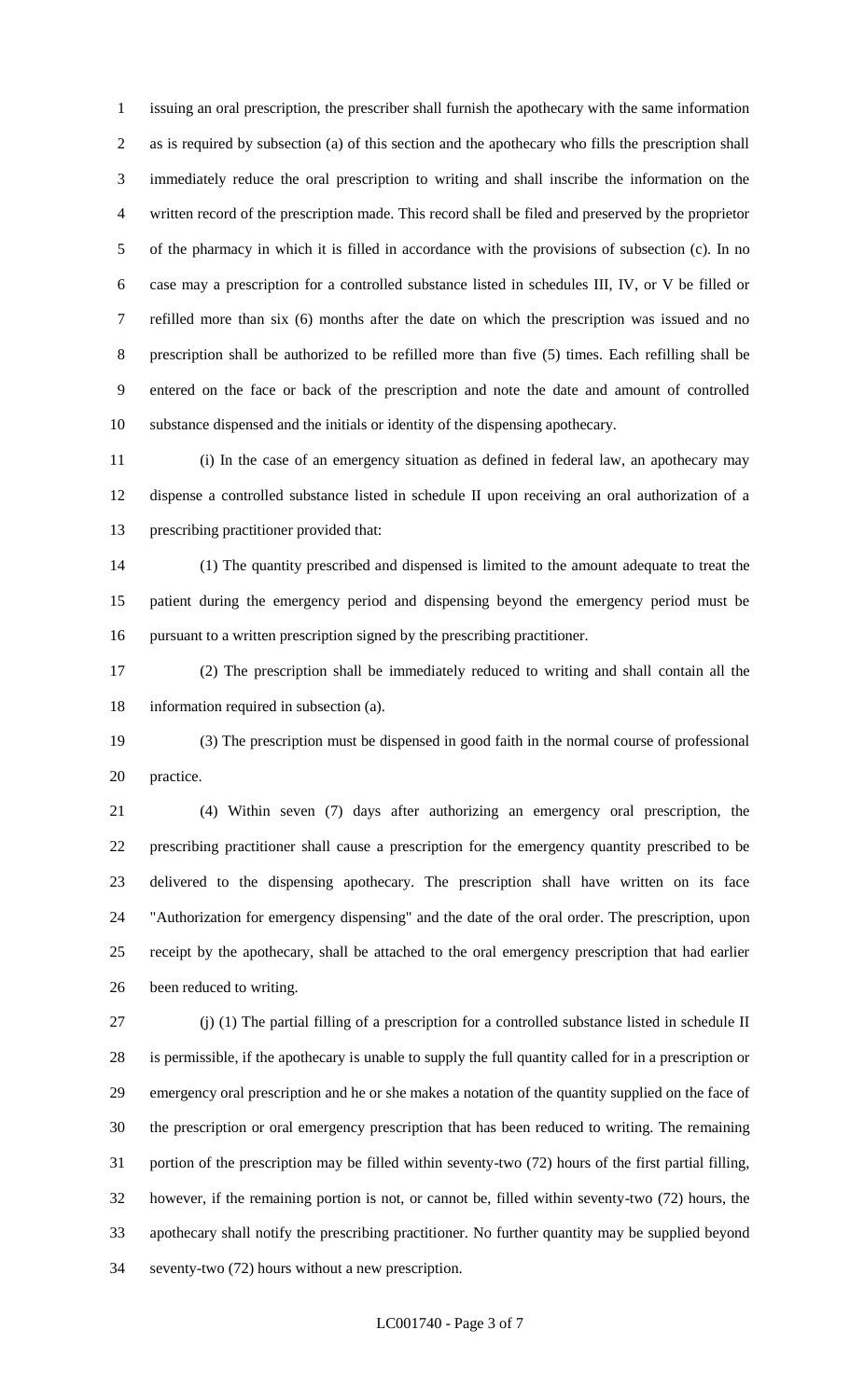(2) (i) A prescription for a schedule II controlled substance written for a patient in a long- term-care facility (LTCF), or for a patient with a medical diagnosis documenting a terminal illness, may be filled in partial quantities to include individual dosage units. If there is a question whether a patient may be classified as having a terminal illness, the pharmacist must contact the practitioner prior to partially filling the prescription. Both the pharmacist and the prescribing practitioner have a corresponding responsibility to assure that the controlled substance is for a terminally ill patient.

 (ii) The pharmacist must record on the prescription whether the patient is "terminally ill" or an "LTCF patient." A prescription that is partially filled, and does not contain the notation "terminally ill" or "LTCF patient", shall be deemed to have been filled in violation of this chapter.

 (iii) For each partial filling, the dispensing pharmacist shall record on the back of the prescription (or on another appropriate record, uniformly maintained, and readily retrievable), the:

(A) Date of the partial filling;

(B) Quantity dispensed;

(C) Remaining quantity authorized to be dispensed; and

(D) Identification of the dispensing pharmacist.

 (iv) The total quantity of schedule II controlled substances dispensed in all partial fillings must not exceed the total quantity prescribed.

 (v) Schedule II prescriptions for patients in a LTCF, or patients with a medical diagnosis documenting a terminal illness, are valid for a period not to exceed sixty (60) days from the issue date, unless sooner terminated by the discontinuance of medication.

 (k) Automated, data-processing systems. As an alternative to the prescription record keeping provision of subsection (h) of this section, an automated, data-processing system may be employed for the record-keeping system if the following conditions have been met:

 (1) The system shall have the capability of producing sight-readable documents of all original and refilled prescription information. The term "sight readable" means that an authorized agent shall be able to examine the record and read the information. During the course of an on- site inspection, the record may be read from the CRT, microfiche, microfilm, printout, or other method acceptable to the director. In the case of administrative proceedings, records must be provided in a paper printout form.

 (2) The information shall include, but not be limited to, the prescription requirements and records of dispensing as indicated in subsection (h) of this section.

(3) The individual pharmacist responsible for completeness and accuracy of the entries to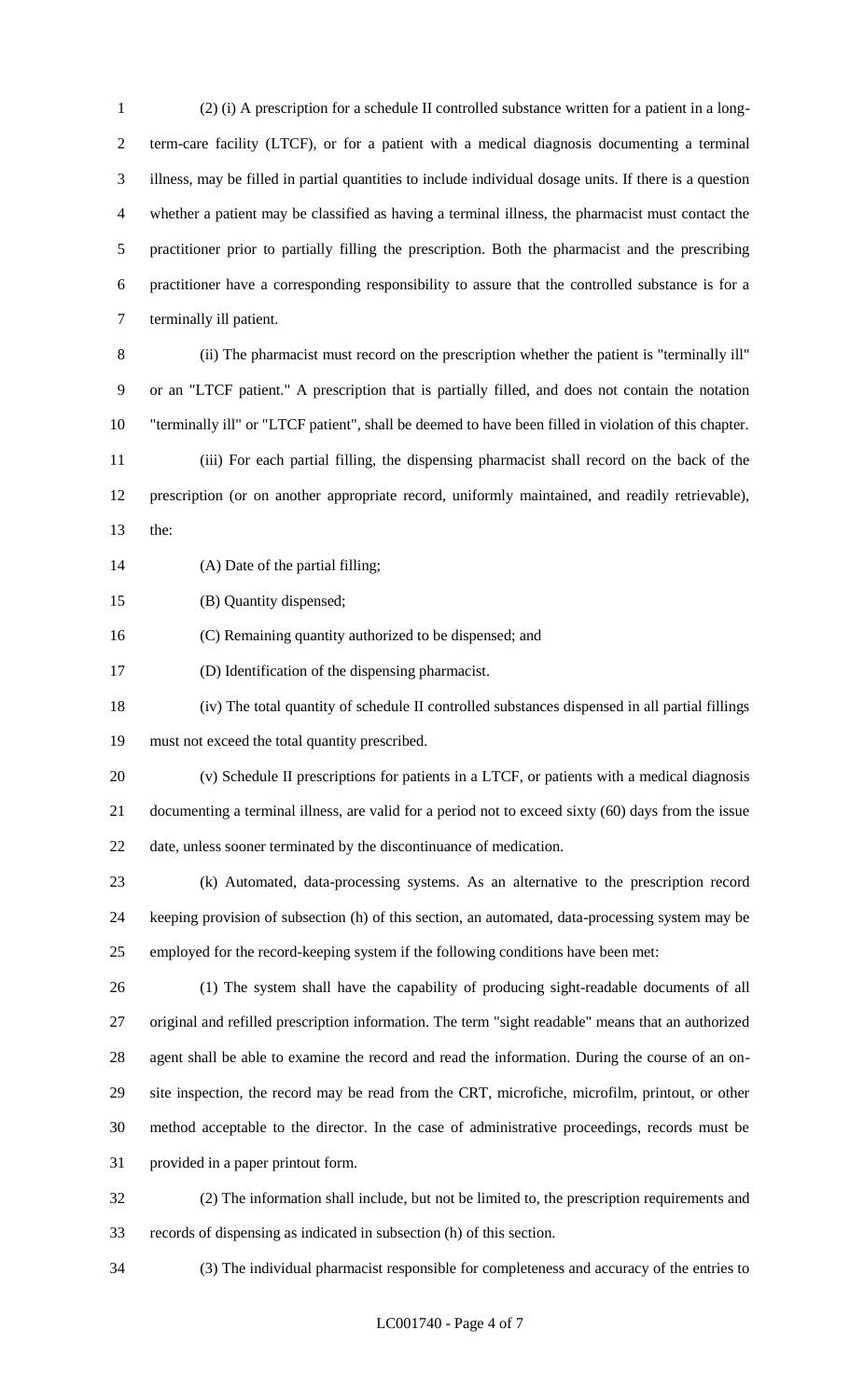the system must provide documentation of the fact that prescription information entered into the computer is correct. In documenting this information, the pharmacy shall have the option to either:

 (i) Maintain a bound logbook, or separate file, in which each individual pharmacist involved in the dispensing shall sign a statement each day attesting to the fact that the prescription information entered into the computer that day has been reviewed and is correct as shown. The book or file must be maintained at the pharmacy employing that system for a period of at least two (2) years after the date of last dispensing; or

 (ii) Provide a printout of each day's prescription information. That printout shall be verified, dated, and signed by the individual pharmacist verifying that the information indicated is correct. The printout must be maintained at least two (2) years from the date of last dispensing.

 (4) An auxiliary, record-keeping system shall be established for the documentation of refills if the automated, data-processing system is inoperative for any reason. The auxiliary system shall ensure that all refills are authorized by the original prescription and that the maximum number of refills is not exceeded. When this automated, data-processing system is restored to operation, the information regarding prescriptions filled and refilled during the inoperative period shall be entered into the automated, data-processing system within ninety-six (96) hours.

 (5) Any pharmacy using an automated, data-processing system must comply with all applicable state and federal laws and regulations.

 (6) A pharmacy shall make arrangements with the supplier of data-processing services or materials to ensure that the pharmacy continues to have adequate and complete prescription and dispensing records if the relationship with the supplier terminates for any reason. A pharmacy shall ensure continuity in the maintenance of records.

 (7) The automated, data-processing system shall contain adequate safeguards for security of the records to maintain the confidentiality and accuracy of the prescription information. Safeguards against unauthorized changes in data after the information has been entered and verified by the registered pharmacist shall be provided by the system.

 (l) Prescriptions for controlled substances as found in schedule II will become void unless dispensed within ninety (90) days of the original date of the prescription and in no event shall more than a thirty-day (30) supply be dispensed at any one time.

 (1) In prescribing controlled substances in schedule II, practitioners may write up to three (3) separate prescriptions, each for up to a one-month supply, each signed and dated on the date written. For those prescriptions for the second and/or third month, the practitioner must write the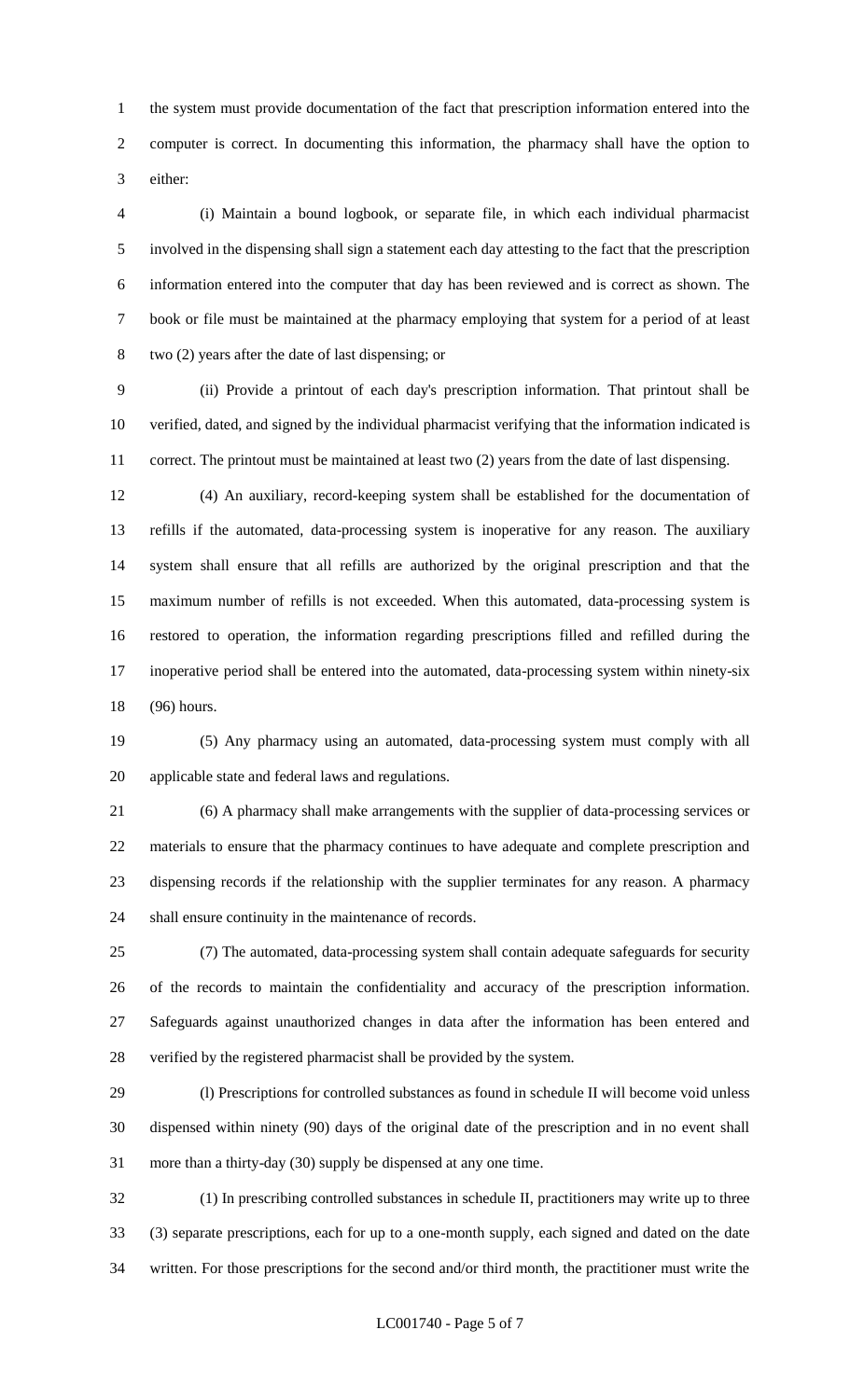- earliest date each of those subsequent prescription may be filled, with directions to the pharmacist to fill no earlier than the date specified on the face of the prescription.
- (m) The prescriptions in schedules III, IV, and V will become void unless dispensed within one hundred eighty (180) days of the original date of the prescription. For purposes of this section, a "dosage unit" shall be defined as a single capsule, tablet, or suppository, or not more than one five (5) ml. of an oral liquid.
- (1) Prescriptions in Schedule III cannot be written for more than one hundred (100) dosage units and not more than one hundred (100) dosage units may be dispensed at one time.
- (2) Prescriptions in Schedule IV and V may be written for up to a ninety-day (90) supply based on directions. No more than three hundred and sixty (360) dosage units may be dispensed at one time.
- (n) A pharmacy shall transmit prescription information to the prescription-monitoring database at the department of health within one business day following the dispensing of an opioid prescription.
- (o) The pharmacist shall inform patients verbally or in writing about the proper disposal of expired, unused, or unwanted medications, including the location of local disposal sites as listed on the department of health website.
- (p) The pharmacist shall inform patients verbally or in writing in the proper use of any devices necessary for the administration of controlled substances.
- SECTION 2. This act shall take effect upon passage.

======== LC001740 ========